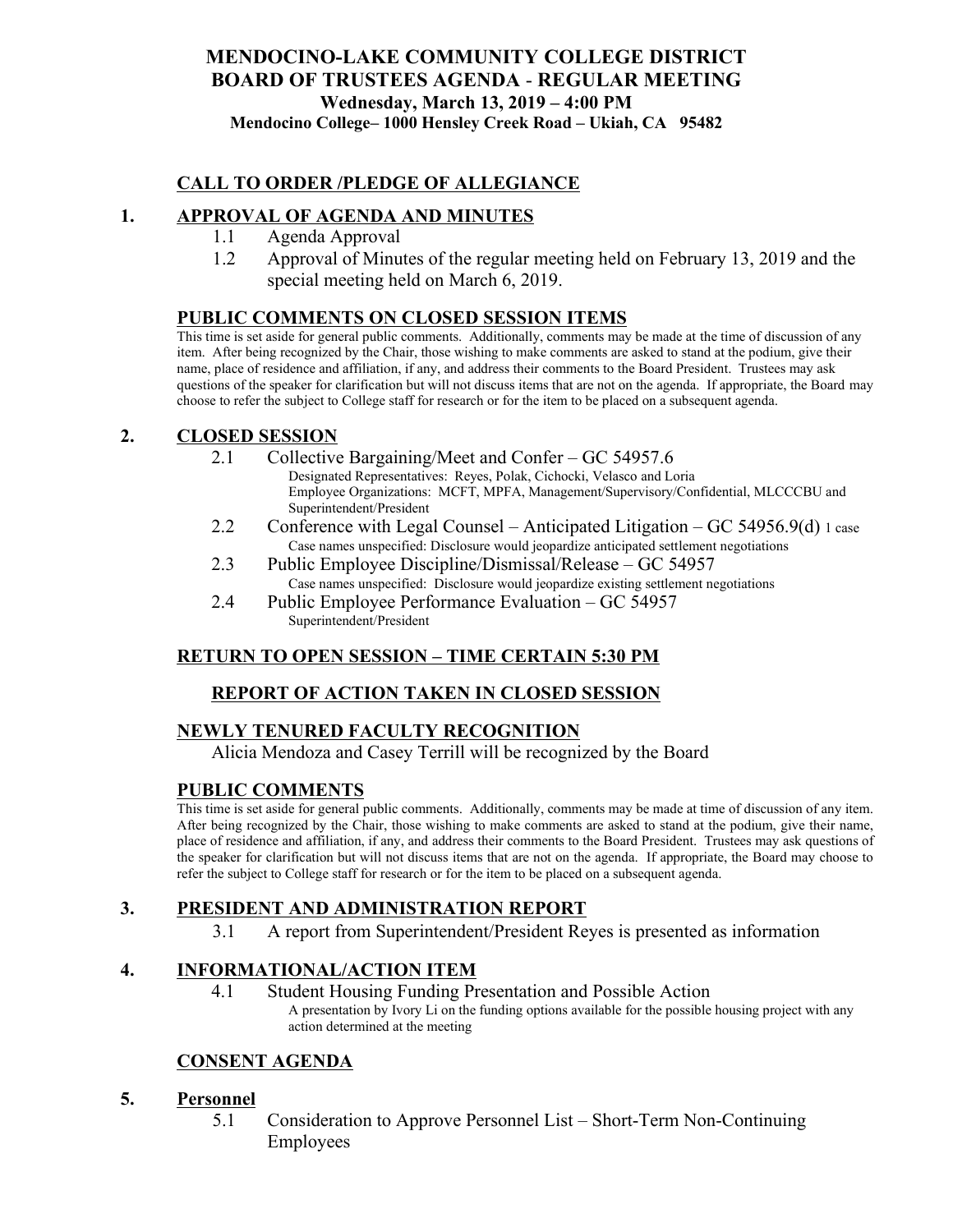Recommendation to approve the short-term non-continuing personnel list as presented

- 5.2 Consideration to Approve Personnel List Part-Time Faculty Recommendation to approve the part-time faculty personnel list as presented
- 5.3 Consideration to Approve Personnel List Classified Recommendation to approve the classified personnel list as presented
- 5.4 Consideration to Approve Personnel List Educational Administrator Recommendation to approve the educational administrator personnel list as presented
- 5.5 Consideration to Approve Personnel List Classified Administrator Recommendation to approve the classified administrator personnel list as presented
- 5.6 Consideration to Approve Educational Administrator Contracts Recommendation to approve the educational administrator contracts as presented
- 5.7 Consideration to Approve Classified Administrator Contracts Recommendation to approve the classified administrator contracts as presented
- 5.8 Mendocino-Lake Community College Classified Bargaining Unit/SEIU
	- (MLCCCBU) Local 1021 Recommendation to ratify the tentative agreement between the Mendocino-Lake Community College District and the Mendocino-Lake Community College Classified Bargaining Unit/SEIU (MLCCCB) Local 1021
- 5.9 Consideration to Approve Professional Development Leave Recommendation to approve the professional development leave as presented

# **6. Other Items**

- 6.1 Fiscal Report as of January 31, 2019
	- Recommendation to accept the report as presented
- 6.2 Donations
	- Recommendation to accept the donated items as presented

# **7. ACTION ITEMS**

7.1 2019 California Community College Trustees (CCCT) Ballot for Board of **Directors** 

Final action to be determined at the meeting

7.2 Board Policy Additions and Revisions – Second Reading Recommendation to adopt the board policy additions and revisions as presented

## **8. BIG PICTURE**

## 8.1 Astronomy Department Meteor Tracking Project

A presentation by Tim Beck, Astronomy/Physics Instructor

# **9. INFORMATIONAL ITEMS AND REPORTS**

- 9.1 Mendocino College Foundation, Inc.
	- 9.1.A Mendocino College Foundation informational report
	- 9.1.B Friends of the Mendocino College Coastal Field Station and Natural Sciences affiliate
- 9.2 Constituent Group Reports
	- Reports from constituent groups are presented as information
- 9.3 Campus Climate and Student Engagement Update An update on the campus climate and student survey progress will be presented

# **10. TRUSTEE COMMUNICATIONS**

10.1 Trustee Reports

Written and oral reports from Trustees are presented as information

10.2 Future Agenda Items

Board discussion about topics to be included on future agendas

# **11. ADJOURNMENT**

**ADA Compliance: Persons with disabilities needing assistance, please notify the Superintendent/President's Office at 468-3071 no later than 24 hours prior to the scheduled meeting. Meetings are held in locations which are wheelchair accessible.**